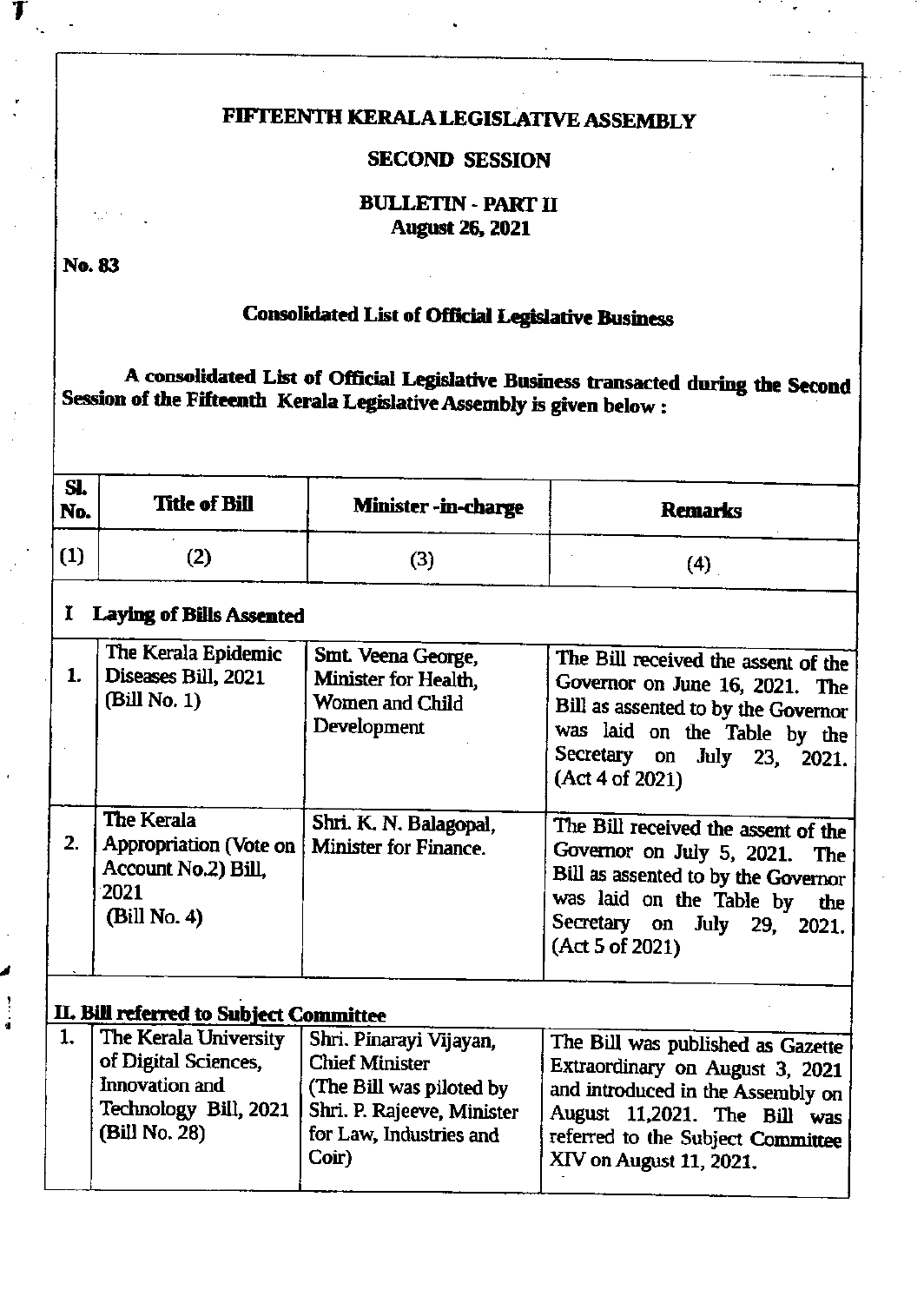| <b>III. Bills Passed</b> |                                                                           |                                                       |                                                                                                                                                                                                                                                                                                                                                                                                                                           |  |  |
|--------------------------|---------------------------------------------------------------------------|-------------------------------------------------------|-------------------------------------------------------------------------------------------------------------------------------------------------------------------------------------------------------------------------------------------------------------------------------------------------------------------------------------------------------------------------------------------------------------------------------------------|--|--|
| 1                        | The Kerala Finance<br><b>Bill</b> , 2021<br>(Bill No.2)                   | Shri. K. N. Balagopal,<br>Minister for Finance        | The Bill was published as Gazette<br>Extraordinary on June 9, 2021 and<br>was introduced in the Assembly on<br>June 10, 2021. The Bill was<br>referred to Subject Committee VIII<br>for joint consideration with Subject<br>Committees II and XIV on August<br>5, 2021. The Bill as reported by<br>the<br>Subject<br>Committee<br><b>was</b><br>presented on August 6, 2021. The<br>Bill was considered and passed on<br>August 12, 2021. |  |  |
| $\overline{2}$           | The Kerala Finance<br>(No. 2) Bill, 2021<br>(Bill No.3)                   | Shri. K. N. Balagopal,<br>Minister for Finance        | The Bill was published as Gazette<br>Extraordinary on June 9, 2021 and<br>was introduced in the Assembly on<br>June 10, 2021. The Bill was<br>referred to Subject Committee VIII<br>for joint consideration with Subject<br>Committee IX on August 5, 2021.<br>The Bill as reported by the Subject<br>Committee was presented<br>on.<br>August 6, 2021. The Bill was<br>considered and passed on August<br>12, 2021.                      |  |  |
| 3                        | The Kerala<br>Appropriation (No.2)<br><b>Bill</b> , 2021<br>(Bill No.30)  | Shri. K. N. Balagopal,<br><b>Minister for Finance</b> | The Bill was published as Gazette<br>Extraordinary on August 12, 2021.<br>The Bill was introduced in the<br>Assembly on August 13,2021 and<br>passed on the same day.                                                                                                                                                                                                                                                                     |  |  |
| 4                        | The Kerala<br>Appropriation (No.3)<br><b>Bill</b> , 2021<br>(Bill No. 32) | Shri. K. N. Balagopal.<br><b>Minister for Finance</b> | The Bill was published as Gazette<br>Extraordinary on August 12, 2021.<br>The Bill was introduced in the<br>Assembly on August 13,2021 and<br>passed on the same day.                                                                                                                                                                                                                                                                     |  |  |

 $\bar{z}$ 

-r

i'